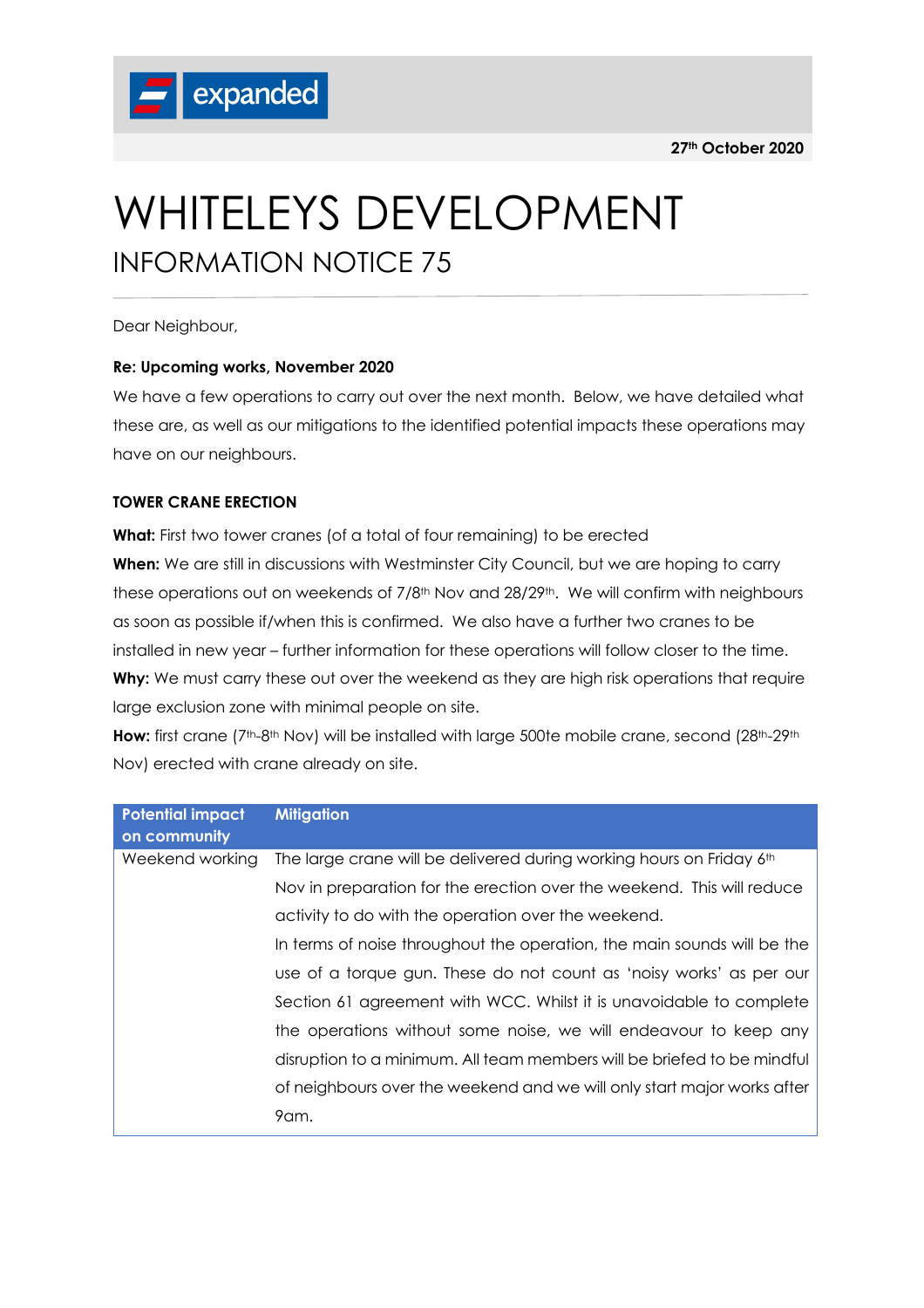## **27th October 2020**

|                  | We have informed our neighbours in the community liaison group                         |
|------------------|----------------------------------------------------------------------------------------|
|                  | meeting (19 <sup>th</sup> Oct), followed by this information notice w/c $26th$ Oct. We |
|                  | will confirm again with residents once details finalised with council.                 |
| Generator noise  | Once erected and in use, the cranes will be powered by generators                      |
|                  | during day and switched off at night. Aircraft lights – which must be                  |
|                  | kept on – are powered by a separate feed.                                              |
|                  | Q1 2021, permanent power to site will be connected – no longer need                    |
|                  | for generators.                                                                        |
| Oversailing over | All cranes fitted with anti-collision technology, ensures cranes do not                |
| roads            | collide or over-sail over nearby buildings                                             |

# **NEW PITLANE QUEENSWAY**

What: 2 new pitlanes to be created within existing hoarding lines along east elevation of site. 'South pitlane' (south end of east elevation on Queensway) and 'north pitlane' (north section of west elevation, Queensway).

Why: As we progress construction at west and east elevations, we need to provide a new safe, clean route for vehicles to enter and exit site.

**When:** As above, we are **still in discussions with the council,** but we are hoping to create the south pitlane at the beginning November / north pitlane, end of November.

**Where:** East elevation, along Queensway

**How:** This area is already set out within site hoarding lines and currently houses welfare facilities. These will be temporarily moved to the west elevation of site before a more permanent solution for welfare facilities is up and running within the basement structure.

| <b>Potential impact</b> | <b>Mitigation</b>                                                         |
|-------------------------|---------------------------------------------------------------------------|
| on community            |                                                                           |
| Weekend working         | We will use the crane to remove existing welfare facilities <b>during</b> |
|                         | working hours on a Saturday (date tbc).                                   |
| Traffic disruption      | A traffic marshal team will be deployed in that area at all times during  |
|                         | working hours to manage traffic flow.                                     |
| Parking                 | 4 extra parking suspensions along Queensway will be put in place. We      |
| suspensions             | will install extra barriers, fencing and cones along pavement to deter    |
|                         | people sitting in these areas along Queensway.                            |